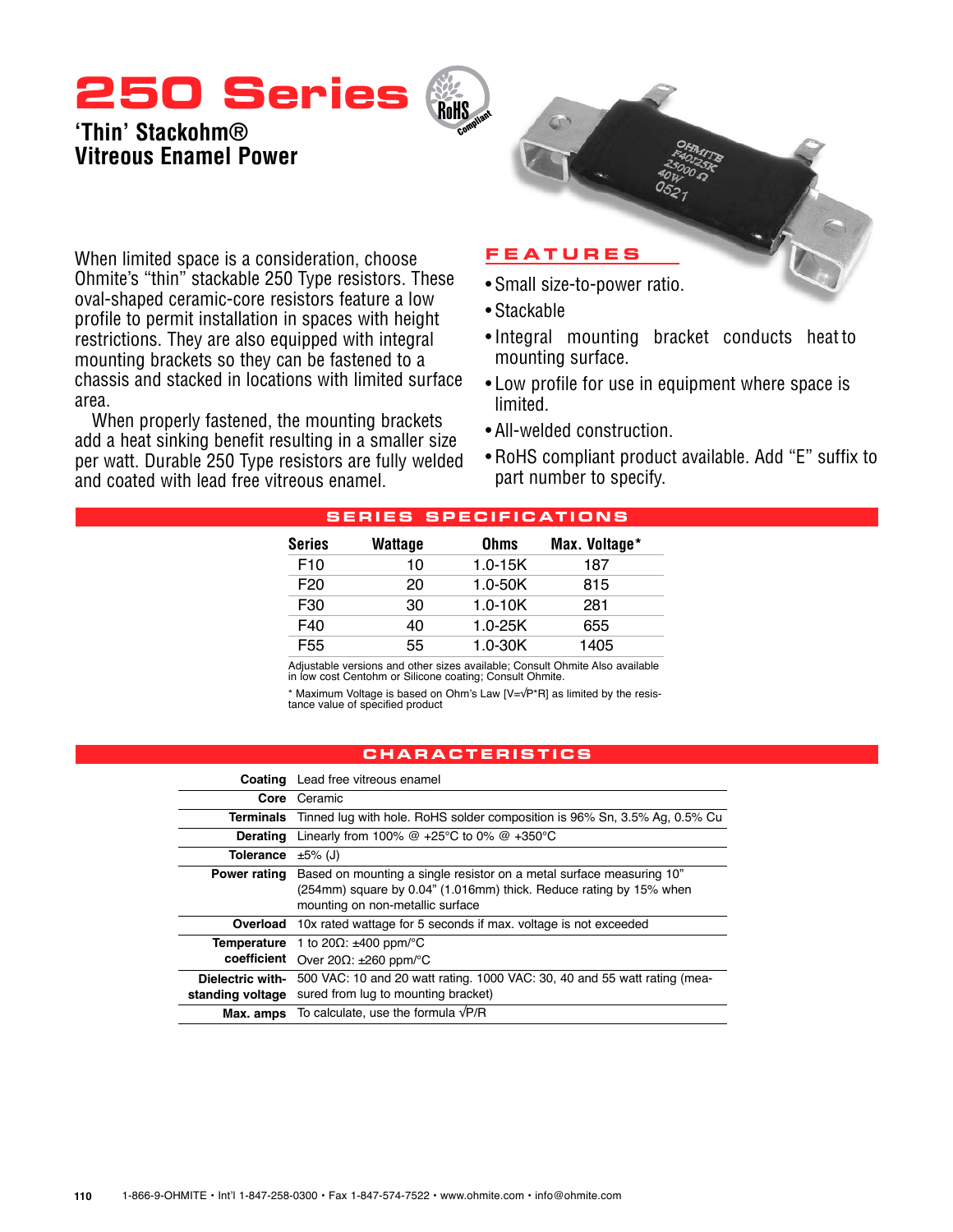# **250 Series**

## **'Thin' Stackohm® Vitreous Enamel Power**



| DIMENSIONS |                |  |
|------------|----------------|--|
| 0.625"     | Course Wattons |  |

| Series          | Wattage | Length L       | Length A         |  |
|-----------------|---------|----------------|------------------|--|
| F <sub>10</sub> | 10      | 0.750 / 19.050 | 1.000 / 25.400   |  |
| F <sub>20</sub> | 20      | 2.000 / 50.800 | 2.313/<br>58.750 |  |
| F30             | 30      | 1.250 / 31.750 | 50.800<br>2.000/ |  |
| F40             | 40      | 2.000 / 50.800 | 2.750/<br>69.850 |  |
| F <sub>55</sub> | 55      | 3.500 / 88.900 | 4.250 / 107.950  |  |

\*Reference dimension only; varies according to resistance value.

**Note:** When resistors are stacked, use washers or spacers as required to insure clearance and improve power dissipa- tion.

#### **Mo u n t i n g**

In addition to the standard box bracket, stud type brackets are available for stacking the standard size resistors. Stud type brackets are available in two heights: standard (SS, 0.437"/11.113mm) and high (SSH, 0.531"/13.494mm). The SSH stud is recommended when stacking the adjustable Type 260, as it assures clearance for the adjustable lugs to pass eachother. Spacer washer No. 6027 (O.D. 0.219"/5.556mm, I.D. 0.125"/3.175mm, thickness 0.094"/2.381mm) is recommended for use with the miniature adjustable and fixed resistors to provide clearance, as explained above, or increased

wattage. See chart.

#### **Derating for stacked mounting**

Stacked resistors should be derated to prevent excessive temperatures due to proximity. Approximate ratings are given in the table. **Percent of Single Unit Rating**

| No. of<br><b>Resistors</b> | Std. or Inter. | <b>Miniature</b> | <b>Miniature with</b><br>$0.094"$ (2.381 mm)<br><b>Spacer Washer</b> |
|----------------------------|----------------|------------------|----------------------------------------------------------------------|
| 2                          | 70             | 70               | 75                                                                   |
| 3                          | 60             | 60               | 69                                                                   |
|                            | 50             | 50               | 60                                                                   |





(continued)